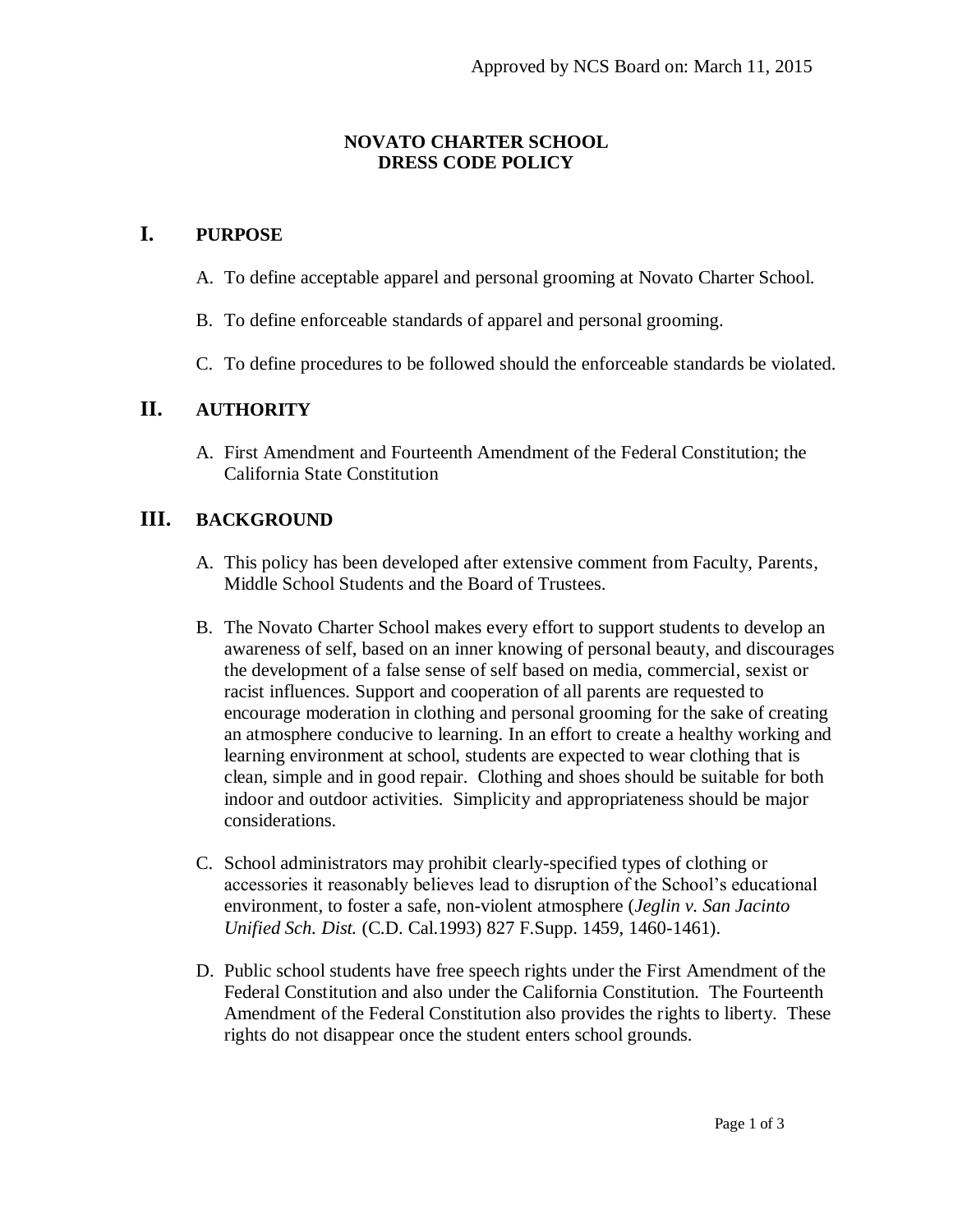# **IV. DEFINITIONS**

A. **Media** means any of the following:

- References to television shows and characters.
- References to movie & video characters.
- References to popular consumer products.

## **V. POLICY**

#### **Recommended Apparel:**

The Novato Charter School discourages the use of clothing with media advertisement, cartoon images or slogans, and commercial logos of any kind. The use of makeup, fingernail polish, hair dye, tattoos, and heavy jewelry is discouraged.

In an effort to create a productive working and learning environment at school, students are expected to wear clothing that is clean, simple and in good repair. Excessively loose (baggy) or tight clothing is not allowed.

Children need comfortable, practical, flat-soled shoes that are firmly attached to their feet. Shoes are to be free of lights and wheels. Toes and heels should be covered to allow the freedom to safely run, play and climb. Crocs, boots (Uggs, cowboy, etc.) and dress shoes, limit mobility and can be unsafe.  $8<sup>th</sup>$  Graders are allowed to wear open-toed shoes, including flip-flops, provided they bring athletic footwear to school for daily movement.

Extreme hairstyles and dyed hair are strongly discouraged for all students, and are definitely inappropriate in grades K-6. Hair should not hang in the eyes: students should either tie hair back from the face or trim bangs accordingly.

#### **The following are enforceable standards:**

A. Clothing and accessories (e.g., backpacks, lunch boxes) marked with references to drugs, alcohol, racism, sexism or violence are prohibited.